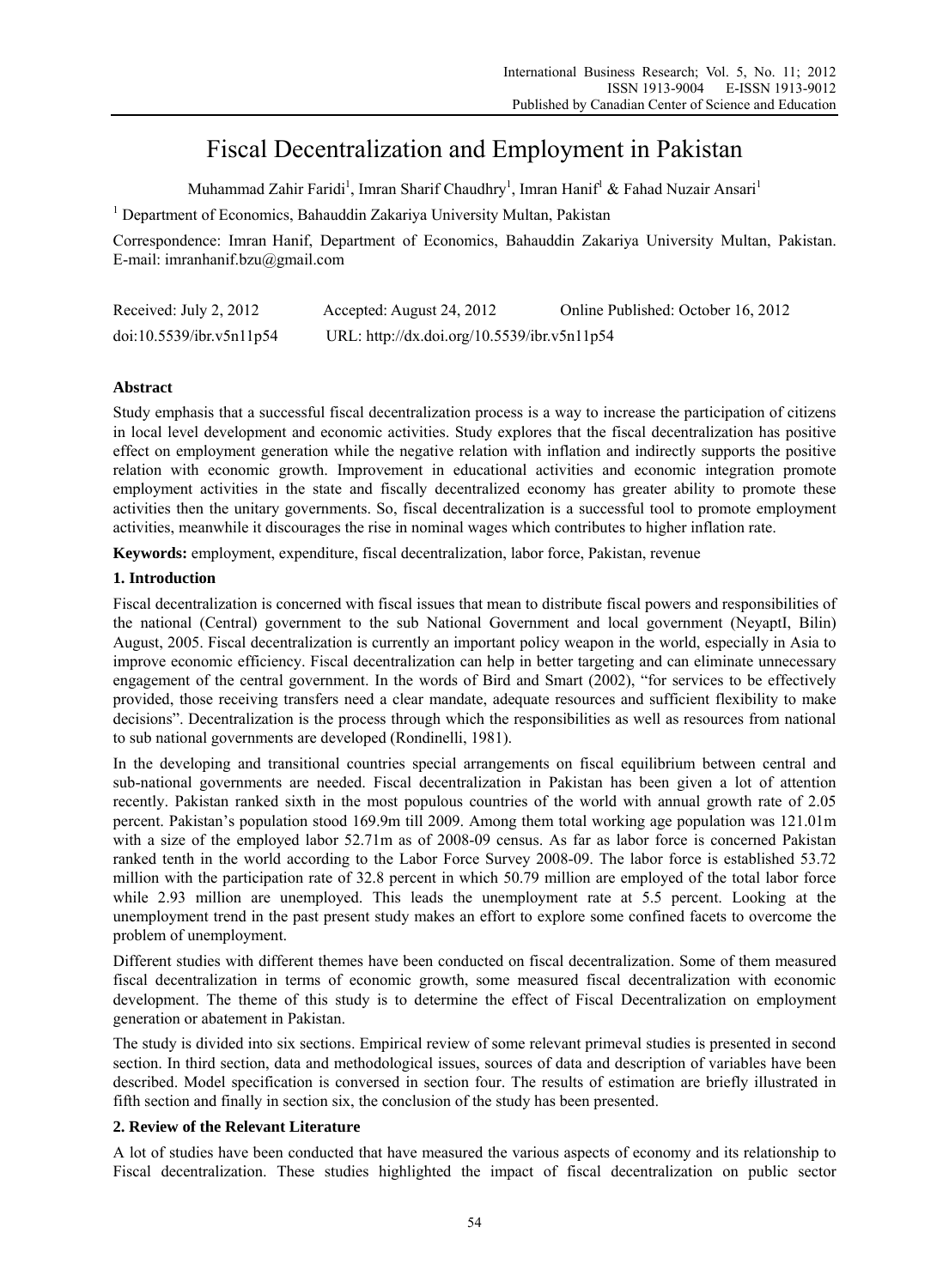employment, growth and different other aspects. Brennan and Buchanan (1980) claimed that government could behave positively as revenue maximizes to the damages of the taxpayer. Government might prevent that revenue maximization through horizontal and vertical competition among different levels. Contending governments might focus on other aims then revenue maximization such as maintaining fixed or lowering tax rates and proficient production of public goods and services under particular revenue constraints. Therefore fiscal decentralization might provide to holding the size of their budgets and for that reason controlled the overall size of the public sector. Analysis showed fiscal decentralization has a positive influence on per capita growth due to more efficient use of resources.

Carlino and Mills (1987) explored the issue that resolves the problem of population and employment growth. They estimated two stage least squares (2SLS) model. They used regression analysis and discovered that climate effects population and employment. They substantiated that Sunbelt states that vary according to the public policies such as taxes, crime rates and IRBs had slight influence on county population or total employment growth.

Prude'homme (1995) located some other potential weaknesses in the theory of Fiscal Decentralization. Study mentioned the idea that economic competency argument needed local fiscal capabilities which had not been seen in developing countries. Results suggested the under lying principles for revenue decentralization were not same as expenditures. Moreover, the local governments are viewed as representative of the central government and to stimulate policy at the local level fiscal decentralization could limit the capability of the central government.

Zhang and Zou (1998) explored how panel data set from 1980 to 1992 has been used to study the decentralization in china. Their study assessed the Fiscal Decentralization as a share of federal spending in central government spending. They used a least square regression model and found a negative relationship between fiscal decentralization and economic growth.

Habibi et al. (2003) used a customized revenue ratio of calculating decentralization owing to lack of expenditure data. They have constructed the two measures. First they described by the ratio of provincially controlled possessions to total provincial possessions; secondly they involved the ratio of provincial taxes to total provincially controlled possessions. The results illustrated that the higher income countries (OECD) are apparently more decentralized then the others.

Ebel and Yilmaz (2004) attempted to quantify the role of fiscal decentralization on macroeconomic indicators by replicated Oates model to see how revenue structure of sub national Government influenced the study. They followed the DeMello, Davoodi, Zou; 1998 and Oates; 1972 models and used ten different OECD countries' data. The results showed that the intergovernmental transfers "worsen fiscal position" of the sub-national governments.

Stansel (2005) investigated the relationship between local decentralization and local economic growth in US metropolitan areas. To estimate the influence of decentralization on economic growth, he employed cross-sectional data from 1960-1990 for 314 US metropolitan areas. He estimated an ordinary least squares model and found that decentralization increased local economic growth. Further, the results indicated that the decentralization coefficient significant and positively influenced per capita income growth. The study also revealed that fiscal decentralization had a positive noticeable influence on population growth.

Halder (2007) measured the degree of fiscal decentralization on economic growth and other economic situations. He emphasized on two methods of fiscal decentralization Expenditure Ratio (ER) and Revenue Ratio (RR). The study revealed the method of composite measure (CR) which is based on the ratio of sub national government's self financed expenditure to the Federal Government's expenditure on its own piece of planned activities. By using panel data for 61 countries the paper calculated fiscal decentralization. The study demonstrated negative association between decentralization and infant mortality. Though, population had shown inconsistency in trends with the same economic outcomes.

Martinez- Vazquez and Yao (2009) developed a theoretical model to analyze explicitly the relationship between decentralization and public sector employment. In their study authors used panel data for the period of 1985-2005. The findings proposed that in all countries, general government employees were negatively affected by population density while in Non-OECD countries, population density affected directly to general Government employees. In OECD countries, Expenditure Decentralization, GDP per capita squared, urbanization, unitary countries and openness had turned out to enhance public sector employment and general government, revenue decentralization and GDP per capita were reducing public sector employment in OECD countries while population density was enhancing.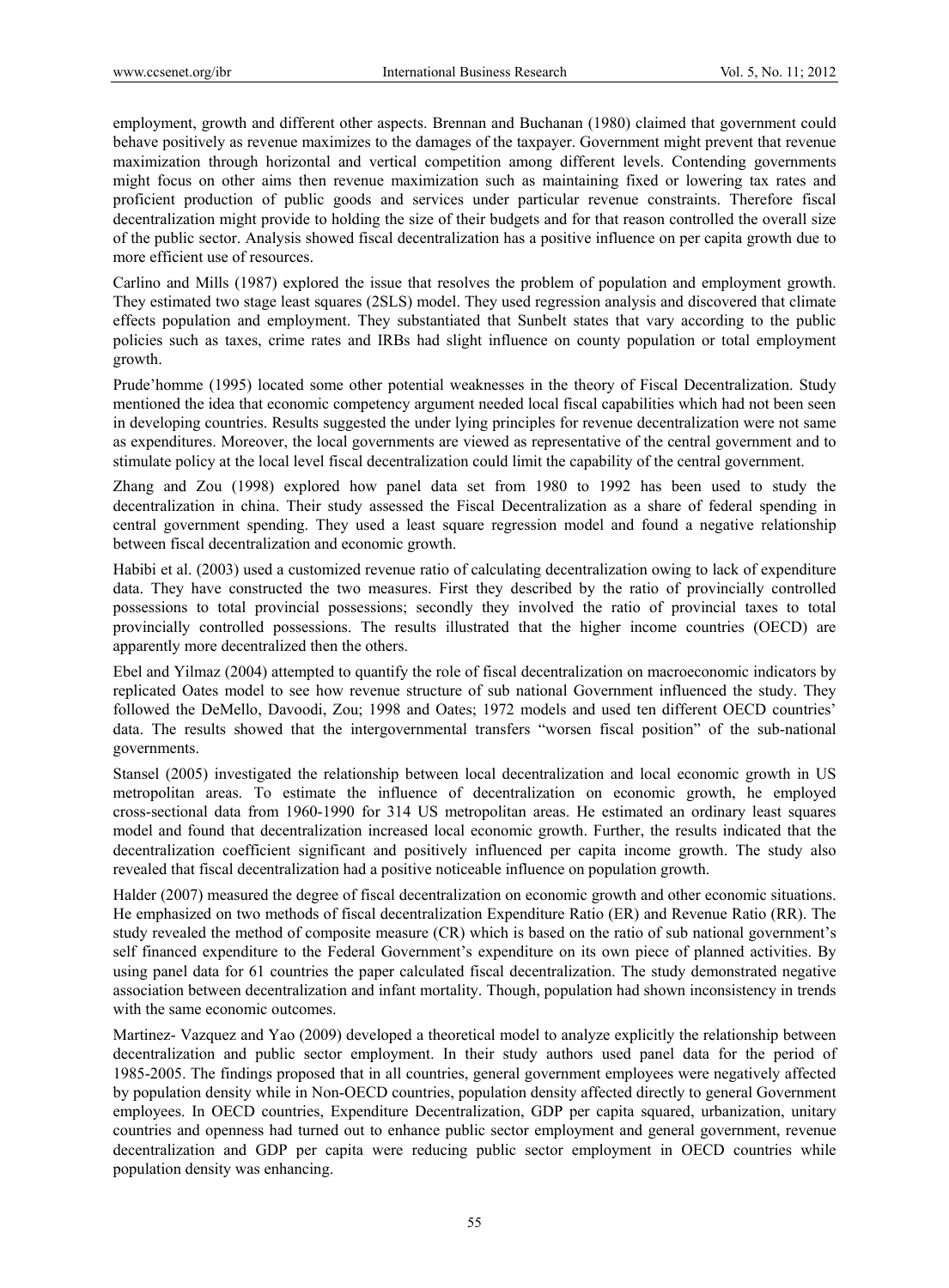Iqbal and Nawaz (2011) constructed index especially for Pakistan explored the effect of fiscal decentralization on macroeconomic stability. Facts and numbers in this study ranged from FY-1979 to FY-2010 by using OLS method. After the analysis they found slightly positive impact of Fiscal Decentralization on macroeconomic stability of Pakistan. The study also indicated that in Pakistan revenue decentralization is more effective than expenditure decentralization, and suggested to achieve long run economic development through Fiscal Decentralization.

## **3. Data and Methodology**

Appropriate methodology, selection of good variables along with reliable data sources are the key factors to arrive at the useful and reliable research results. The present study investigates the relationship of fiscal decentralization in employment generation by using the data of Pakistan and its four provinces for the period of 1972 to 2009.

## *3.1 Data Sources*

The secondary source of time series data has been used to assess the impact of fiscal decentralization on employment generation. The corresponding data of all explanatory variables are taken form hand books of statistics compiled by Federal Bureau of Statistics (FBS), State Bank of Pakistan and Economic Survey of Pakistan (various issues). Time period of analysis is taken form 1972-2009. The data on different variables between the time periods 1972–2009 is drawn from the different issues of Pakistan Economic Survey, Government of Pakistan, Finance Division, Islamabad and Pakistan Statistical Year Book, Government of Pakistan, Federal Bureau of Statistics.

## *3.2 Description of Variables*

Fiscal decentralization has been measured in terms of revenue and expenditures. In present study we have taken the ratio of sub-national government revenues to total national government revenues (FDR) to estimate the revenue side of fiscal decentralization. Similarly, to capture the Fiscal decentralization on spending side we will take the ratio of sub-national government expenditures to total government expenditures (FDX). As a rise in share of federal expenditures indicates a lower level of fiscal decentralization, whereas rise in local government's or sub-national government's expenditures indicate higher degree of fiscal decentralization. Some studies suggest that the measurement of these two ratios of fiscal decentralization alone cannot be true (Phillips & Woller, 1997). In case of Pakistan all types of taxes are levied by the Federal government which can create misunderstanding. We adjusted FDR and FDX because we wanted to include only those expenditures that could be the principal responsibility of both provincial and federal governments. Though we could not account for all of the above difficulties, two simple adjustments are possible (Wasylenko, 1987). Some supporting variables are explained in Table 1.

| Dependent Variable           | Description of Variables                     |
|------------------------------|----------------------------------------------|
| ELF                          | <b>Employed labor Force</b>                  |
| <b>Independent Variables</b> |                                              |
| <b>TGFI</b>                  | Total Fixed Investment                       |
| <b>LITR</b>                  | Literacy Rate                                |
| <b>FDR</b>                   | <b>Fiscal Decentralization Revenue</b>       |
| <b>FDX</b>                   | <b>Fiscal Decentralization Expenditure</b>   |
| <b>AFDR</b>                  | Adjusted Fiscal Decentralization Revenue     |
| <b>OPP</b>                   | Trade Openness                               |
| <b>AFDX</b>                  | Adjusted Fiscal Decentralization Expenditure |
| <b>INFR</b>                  | <b>Inflation Rate</b>                        |

## 3.2.1 Trade Openness (OPP)

The degree of openness is measured by the total volume of net foreign trade (the sum of import and export) over GDP and trade openness determines the Growth and Employment. Presumably openness has a direct effect on growth and employment. This positive influence has occurred due to resource allocation benefits of external competition.

## 3.2.2 Total Gross Fixed Investment (TGFI)

Squabble about total gross fixed investment is that, it determines the growth. Hypothetically more investment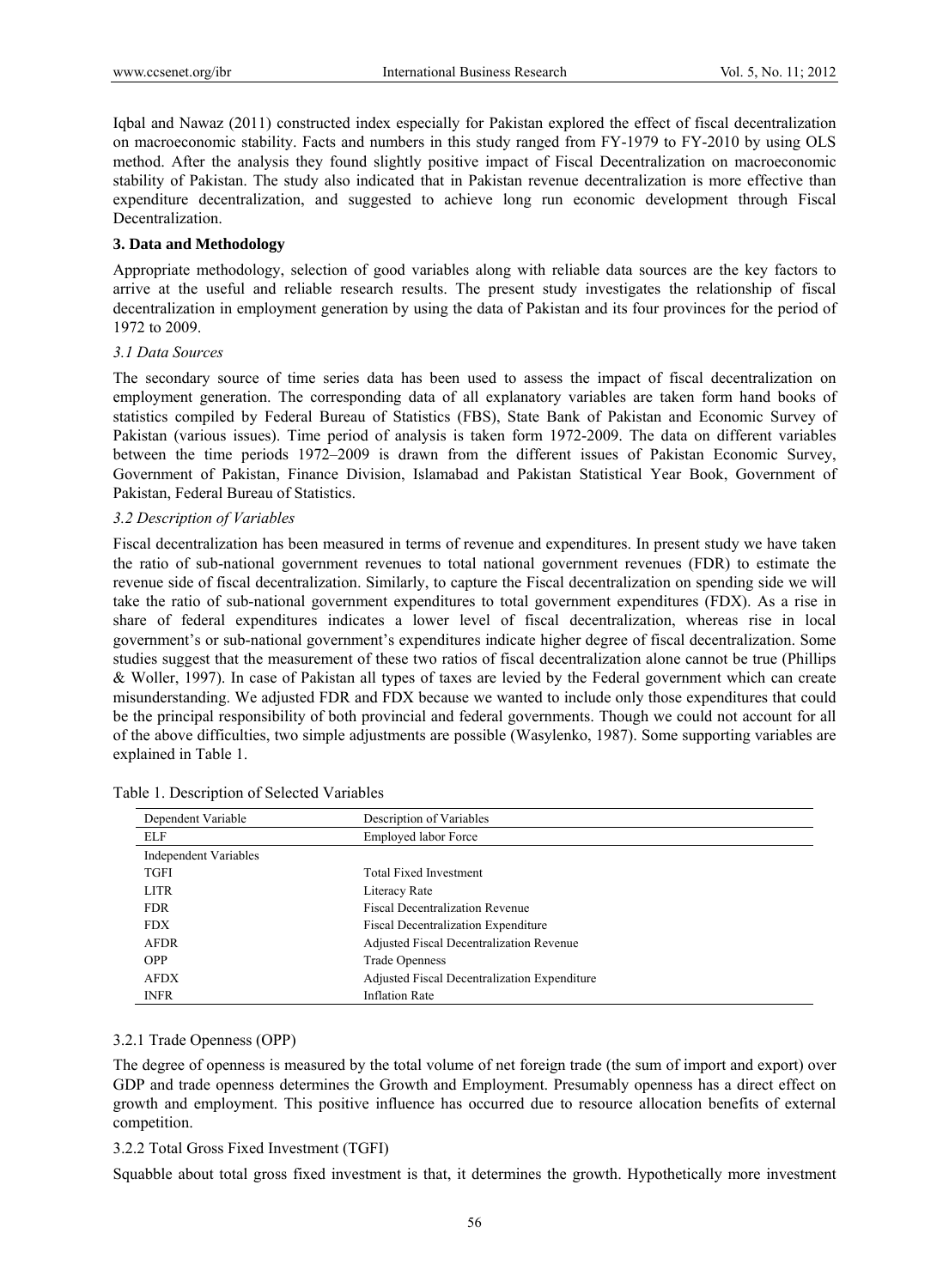leads to more economic growth employment opportunities.

#### 3.2.3 Literacy Rate (LITR)

We will use this variable to capture the impact of education on labor force. Empirically it is hypothesized that higher literacy rate will promote the favorable environment for labor growth.

#### 3.2.4 Fiscal Decentralization with Revenue (FDR)

To estimate the revenue side of fiscal decentralization we will take the ratio of sub-national government revenues to total national government revenues.

#### 3.2.5 Fiscal Decentralization with Expenditure (FDX)

To capture the Fiscal decentralization on spending side we construct this simple variable. It is the ratio of sub-national government expenditures to total government expenditures. A rise in share of federal expenditures indicates a lower level of fiscal decentralization. Where as a rise in sub-national government expenditures indicates higher degree of fiscal decentralization.

## 3.2.6 Employed Labor Force (ELF)

Employed labor force may be defined as the proportion of total labor force that fall in any category of employment such as self employed, casual employed, salaried employed etc. It is taken in millions of people includes in labor force.

## 3.2.7 Adjusted Fiscal Decentralization with Revenue (AFDR)

It is also an adjusted variable and to calculate it we will take into account the ratio of sub-national government's revenues less grant-in-aid to total government revenues. As in Pakistan when federal grants to lower level of government is not counted as federal spending. At the same time state spending includes the net grants received which are defined as total grants received by state government minus state transfer to local governments.

## 3.2.8 Adjusted Fiscal Decentralization with Expenditure (AFDX)

It is the ratio of sub-national government expenditure to national government expenditure less payments of interest on debt and defense expenditures. To measure the fiscal decentralization, principally we will take into account only those expenditures that are purely the responsibility of central government or sub-national government.

## 3.2.9 Inflation Rate (INFR)

To examine the economic performance of the economy the researcher may use annual rate of inflation. Different studies showed dual behavior of inflation with growth. That may be positive or negative. However we will take this variable in to account to examine the indirect relationship of inflation with labor growth.

## *3.3 Methodology*

Keeping in view these variables, we plan the methodology. The adaptive expectation model is one way of rationalizing the Koyck Model. Another rationalization is provided by Marc Nerlove in the so-called stock adjustment or Partial Adjustment Model (PAM). To illustrate this model, consider the flexible accelerator model of economic theory, which assumes that there is equilibrium, optimal, desired, or long-run amount of capital stock needed to produce a given output under the given state of technology, rate of interest, etc. For simplicity assume that this desired level of capital  $Y^*$ t is a linear function of output X as follows:

$$
Y^*t = \beta 0 + \beta I X t + ut \tag{1}
$$

Since the desired level of capital is not directly observable, Nerlove postulates the following hypothesis, known as the partial adjustment, or stock adjustment, hypothesis:

$$
Yt - Yt - 1 = \delta(Y^*t - Yt - 1) \tag{2}
$$

Where  $\delta$ , such that  $0 \leq \delta \leq 1$ , is known as the coefficient of adjustment and where

$$
Yt - Yt - 1 = actual change
$$

*(Y\*t− Yt−1) = desired change* 

Since *Yt − Yt−1,* the change in capital stock between two periods, is nothing but investment, it can alternatively be written as

$$
It = \delta(Y^*t - Yt - I) \tag{3}
$$

Where  $It = investment in time period t$ .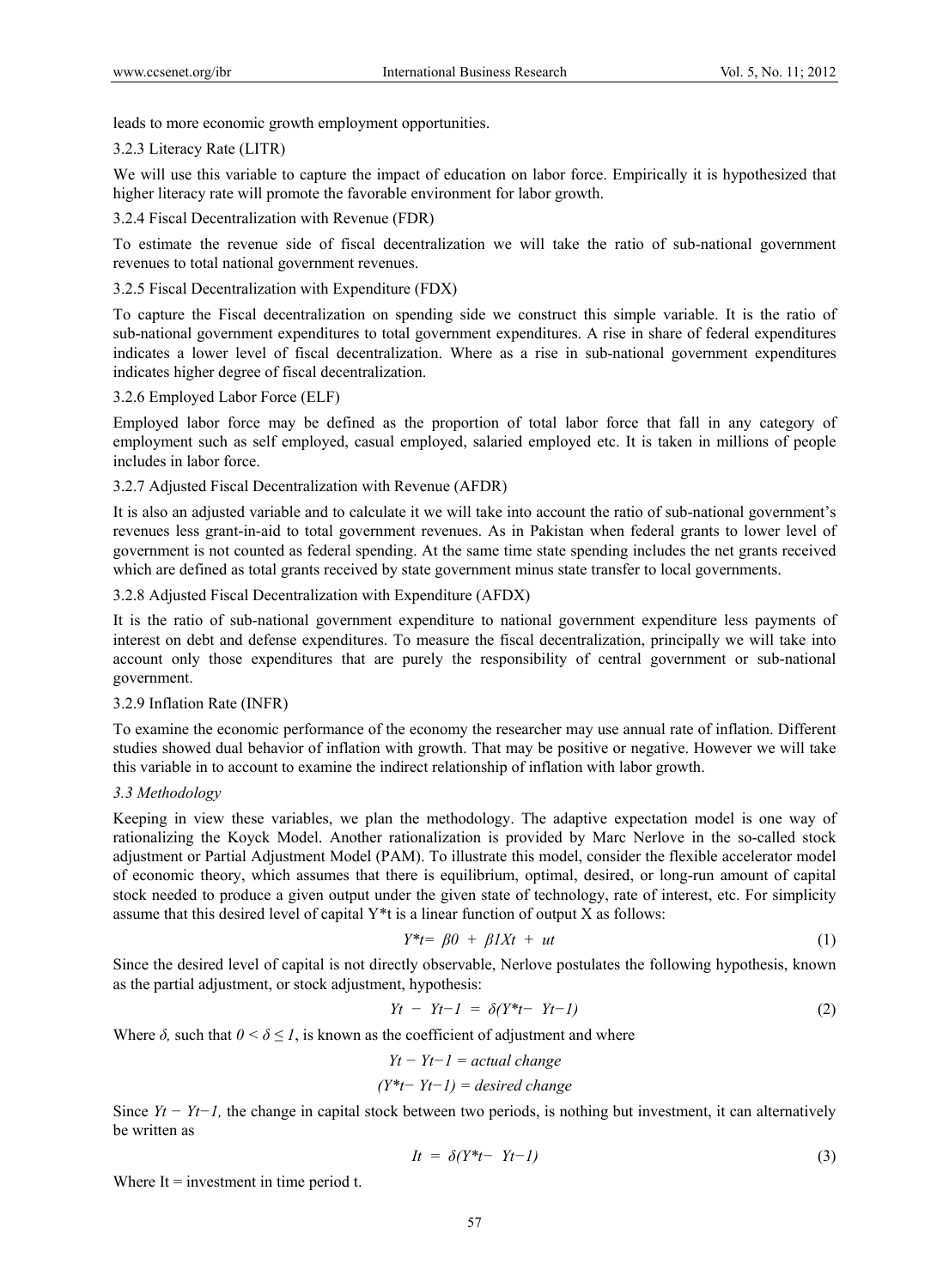Above equation postulates that the actual change in capital stock (investment) in any given time period t is some fraction δ of the desired change for that period. If *δ = 1*, it means that the actual stock of capital is equal to the desired stock; that is, actual stock adjusts to the desired stock instantaneously (in the same time period). However, if  $\delta = 0$ , it means that nothing changes since actual stock at time t is the same as that observed in the previous time period. Typically,  $\delta$  is expected to lie between these extremes since adjustment to the desired stock of capital is likely to be incomplete because of rigidity, inertia, contractual obligations, etc.—hence the name partial adjustment model. Note that the adjustment mechanism alternatively can be written as

$$
Yt = \delta Y^*t + (1 - \delta) Yt -1 \tag{4}
$$

showing that the observed capital stock at time t is a weighted average of the desired capital stock at that time and the capital stock existing in the previous time period,  $\delta$  and  $(1 - \delta)$  being the weights. Now substitution of equation 1 into 4 gives;

$$
Yt = \delta \left( \beta 0 + \beta I X t + ut \right) + \left( 1 - \delta \right) Yt - 1 \tag{5}
$$

$$
= \delta \beta 0 + \delta \beta I X t + (1 - \delta) Y t - 1 + \delta u t \tag{6}
$$

This model is called the Partial Adjustment Model (PAM). Since function(1) represents the long-run, or equilibrium, demand for capital stock, (5) can be called the short-run demand function for capital stock since in the short run the existing capital stock may not necessarily be equal to its long-run level. Once we estimate the short-run function (5) and obtain the estimate of the adjustment coefficient δ (from the coefficient of Yt−1), we can easily derive the long-run function by simply dividing δβ0 and δβ1 by δ and omitting the lagged Y term, which will then give  $(1)$ .

#### **4. Model Specification**

We estimate a set of equations to capture the direct effect of Fiscal decentralization (revenue and expenditure) on employed labor force. Thus in the basic specification, the following equations are estimated:

$$
LELF = \alpha_0 + \alpha_1 \text{ INFR} + \alpha_2 \text{ OPP} + \alpha_3 \text{ LITR} + \alpha_4 \text{ TGFI} + \alpha_5 \text{ FDR} + \alpha_6 \text{ FDX} + \alpha_7 \text{ LELF}_{t-1} + \mu_i \tag{7}
$$

To capture the effect of fiscal decentralization after adjusting FDR and FDX as AFDR and AFDX on employed labor force we estimate another equation which can be written as follows.

$$
LELF = \beta_0 + \beta_1 INFR + \beta_2 OPP + \beta_3 LITR + \beta_4 TGFI + \beta_5 AFDR + \beta_6 AFDX + \beta_7 LELF_{t-1} + \mu_i \tag{8}
$$

#### *4.1 Statistical Analysis*

Table 2 reports the descriptive statistics on the selected variables. The average inflation rate (INFR) is 9.6 for our period of analysis with variation of 5.76. On the average, the literacy rate (LITR) is 36.91 with a standard deviation of 12.52. The ratio of provincial revenue (FDR) and provincial expenditure (FDX) are 0.33 and 0.26 respectively on the average. Similarly, the average values for trade openness (OPP), and adjusted variables of revenue and expenditures (AFDR) and (AFDX) are 0.34, 0.29 and 0.46 are observed in the statistical analysis. If we consider the skewness of the variables, almost all variables are little bit skewed. Inflation rate, openness, literacy rate, ratio of provincial expenditure and adjusted provincial expenditure are positively skewed while ratio of provincial revenue and total fixed investment are negatively skewed.

Table 2. Descriptive Statistics

|             | Mean     | Median   | Maximum  | Minimum  | Std. Dev. | <b>Skewness</b> | Kurtosis |
|-------------|----------|----------|----------|----------|-----------|-----------------|----------|
| ELF         | 31.60974 | 30.05000 | 52.70000 | 18.33000 | 9.114041  | 0.572009        | 2.481673 |
| <b>INFR</b> | 9.600000 | 8.650000 | 30.00000 | 3.100000 | 5.759301  | 1.907877        | 7.163876 |
| <b>OPP</b>  | 0.340853 | 0.333494 | 0.480454 | 0.259786 | 0.045079  | 0.752128        | 3.879952 |
| <b>LITR</b> | 36.91368 | 35.45000 | 58.00000 | 19.60000 | 12.51828  | 0.228926        | 1.675566 |
| <b>FDR</b>  | 0.326802 | 0.338631 | 0.478494 | 0.063351 | 0.099702  | $-1.538154$     | 5.072320 |
| <b>FDX</b>  | 0.255935 | 0.248321 | 0.368138 | 0.192015 | 0.039468  | 0.559299        | 2.956552 |
| <b>TGFI</b> | 392421.2 | 162861.0 | 1833861. | 6547.000 | 500829.9  | 1.616909        | 4.661390 |
| <b>AFDX</b> | 0.463946 | 0.442134 | 0.850600 | 0.287601 | 0.134738  | 0.591409        | 3.019134 |
| <b>AFDR</b> | 0.290796 | 0.294755 | 0.436339 | 0.063329 | 0.092787  | $-1.038129$     | 3.997990 |

As far, kurtosis is concerned; it measures the peakedness or flatness of the data relative to normal distribution. The value of kurtosis indicates that the variables like inflation, openness, FDR and AFDR have a high peaked or Lepto-Kurtic distribution. The decentralization variables like FDX and AFDX have approximately normal distribution while the shape of distribution for literacy rate and total fixed investment variables are Platy-Kurtic.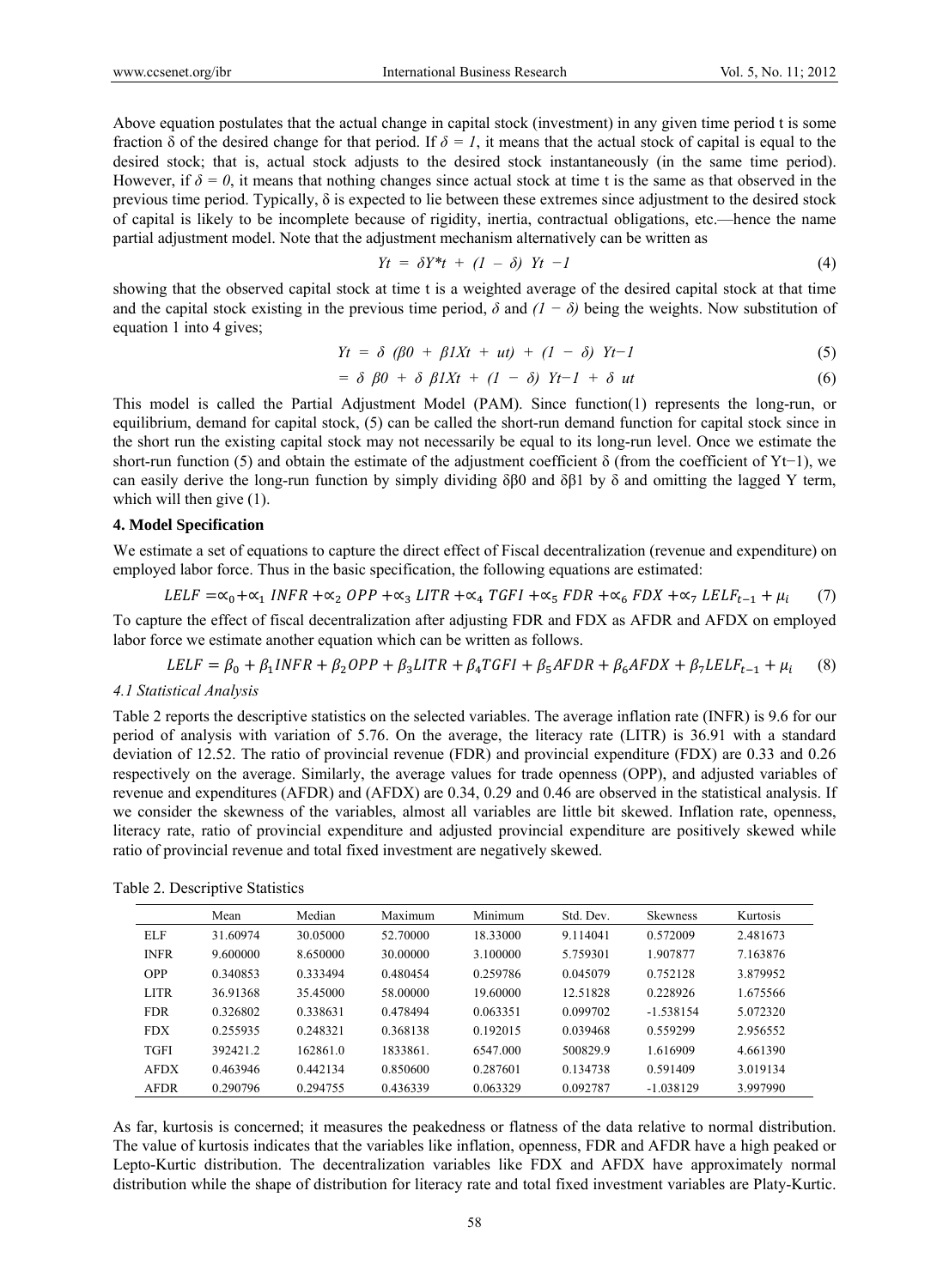The Jarque-Bera (JB) test of normality provides joint hypothesis of skewness and kurtosis. Jarque–Bera (JB) test of normality suggests that if the computed 'p' value of inflation rate, openness and FDR is zero or very low, as value of statistics very different from zero, it is stated that the residuals for inflation rate, openness and ratio of provincial revenue are not normally distributed. The residuals of all other variables included in the present study are normally distributed.

Table 3. Correlation Matrix

|              | <b>INFR</b> | <b>OPP</b> | <b>LITR</b> | <b>FDR</b> | <b>FDX</b> | <b>AFDX</b> | <b>AFDR</b> | <b>LTGFI</b> |
|--------------|-------------|------------|-------------|------------|------------|-------------|-------------|--------------|
| <b>INFR</b>  |             |            |             |            |            |             |             |              |
| <b>OPP</b>   | 0.41        |            |             |            |            |             |             |              |
| <b>LITR</b>  | $-0.22$     | 0.53       |             |            |            |             |             |              |
| <b>FDR</b>   | $-0.23$     | $-0.40$    | $-0.35$     |            |            |             |             |              |
| <b>FDX</b>   | 0.33        | $-0.05$    | $-0.26$     | 0.52       |            |             |             |              |
| <b>AFDX</b>  | 0.19        | $-0.08$    | $-0.18$     | 0.45       | 0.92       |             |             |              |
| <b>AFDR</b>  | $-0.16$     | $-0.28$    | $-0.12$     | 0.89       | 0.51       | 0.46        |             |              |
| <b>LTGFI</b> | $-0.29$     | 0.52       | 0.67        | $-0.27$    | $-0.26$    | $-0.20$     | $-0.09$     |              |

Table 3 indicates these Fiscal Decentralization variables (AFDR and FDR, AFDX and FDX,) are showing strong degree of Multicollinearity which represents the degree of association among the variables. The outcomes of the present study indicate that there exists some degree of relationship between the variables. The pair-wise coefficient of correlation is useful to identify the problem of Multicollinearity. The high coefficient of correlation ( $r_{x1x2} \ge 80$ ) shows severity of Multicollinearity. The variables have high value of correlation and are Multicollinear. To avoid the problem of Multicollinearity we have used all these variables on different equations.

## **5. Estimation and Results**

In Table 4 first model of the study is estimated. The measurement of variables, specifications of model, statistical and economic significance of the variables in the analysis provide the potency of the estimation of analysis. The reliability of our estimates depends upon the absence of the problems of OLS methods. The extrapolative power of the methods depends upon the coefficient of determination  $(R^2)$  and adjusted  $R^2$  in the model. The high value of adjusted  $R^2$  shows that the maximum variation in the regrasand variable is explained by the exploratory variables. The value of F- Statistic, significant at 1 percent in 1st equations permits us to nullify the null hypothesis that all the estimated coefficients are not significantly different from zero. B–G serial correlation LM test and White- Test may not reject the null hypothesis that there is no serial correlation and Heteroskedasticity problem in this first equation. In most cases, macroeconomic variables are interdependent and have a tendency to move jointly, it would be difficult to avoid any collinearity among the independent variables. However, no evidence of Multicollinearity is found in the equation. The results of the variables are described in Table no 4.

The results of all variables in this study substantiate the theoretical anticipation. These results also link up fiscal Decentralization with employed labor force in short run as well as long run. The study constructed two equations. Results are not diverse from our expectations because we found positive association between fiscal decentralization and employed labor force except the ratio of provincial revenues to federal government. When ratio of revenue will increase it will decrease industrial products because industry has to bear losses. Ultimately production will decrease and it will lead labor force to be unemployed. When ratio of expenditure will increase it will bring increase in developmental projects. Increase in developmental expenditure will bring positive change in employment opportunities. In our first model the ratio of sub national expenditure to total expenditure is though positive but not showing a cumbersome relation. But in case of revenue decentralization the employment would be decreased, as results of our study showing.

In our first equation FDR is negatively related to employment and FDX is positively significant, statistically. But measuring these two ratios of fiscal decentralization alone cannot be true (Phillips and Woller, 1997). Because in Pakistan all type of taxes are established by the Federal government which can create misunderstanding. We adjusted FDR and FDX because the study wants to include only those expenditures that could be principal responsibility of both provincial and federal government. Though we cannot account for all of the above difficulties, two simple adjustments are possible (Wasylenko, 1987).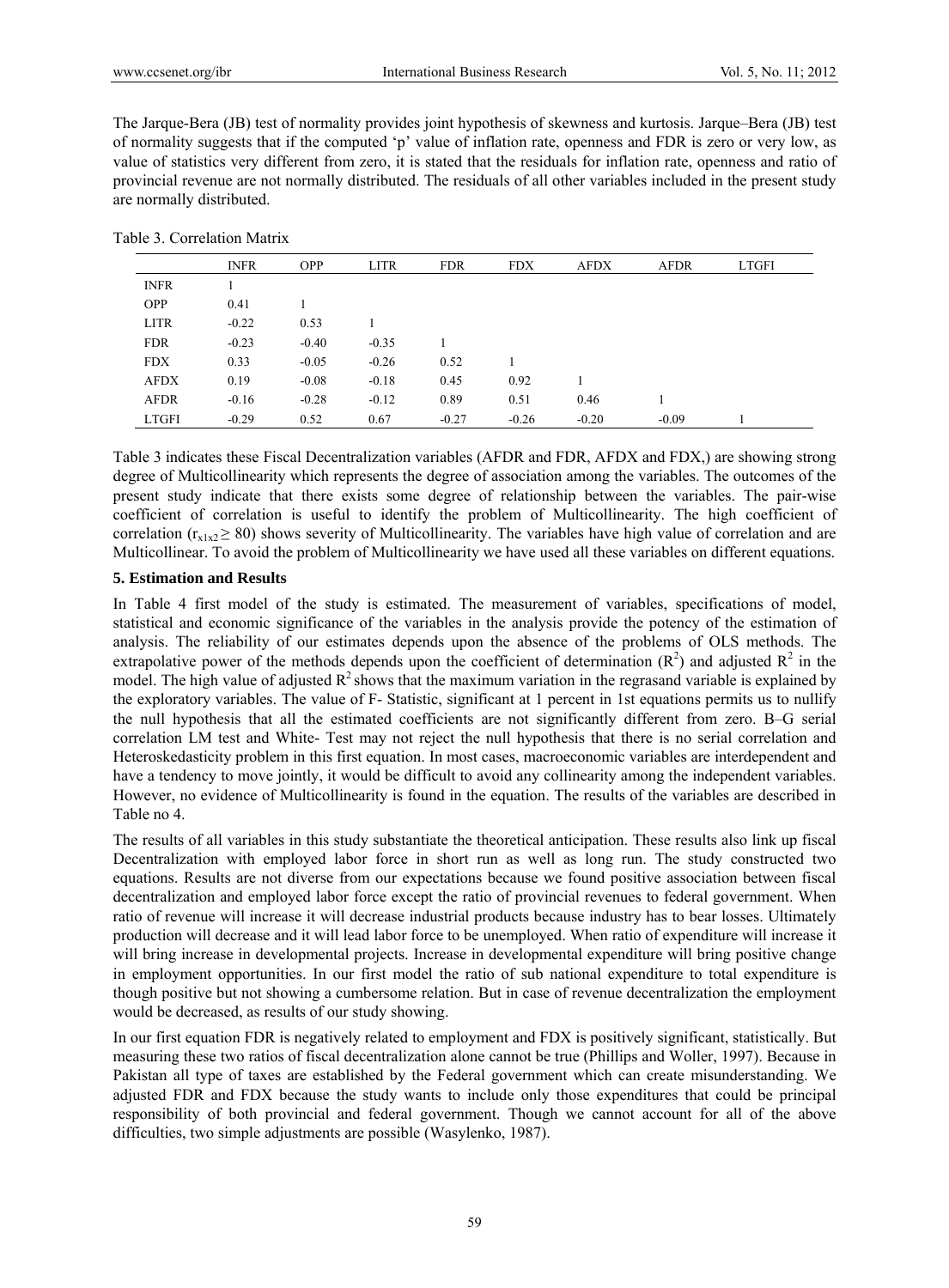| Dependent variable. LELF |                  |                  |  |
|--------------------------|------------------|------------------|--|
| <b>VARIABLE</b>          | OLS <sub>1</sub> | OLS <sub>2</sub> |  |
| <b>INFR</b>              | $-0.003**$       | $0.002**$        |  |
|                          | $(-1.98)$        | $(-1.92)$        |  |
| OPP                      | 0.285            | $0.338**$        |  |
|                          | (1.45)           | (1.83)           |  |
| <b>LTGFI</b>             | $0.047*$         | $0.059**$        |  |
|                          | (1.68)           | (2.03)           |  |
| LITR                     | $0.004**$        | $0.008***$       |  |
|                          | (1.92)           | (3.33)           |  |
| <b>FDR</b>               | $-0.280***$      | --               |  |
|                          | $(-3.65)$        |                  |  |
| <b>FDX</b>               | $0.334*$         | --               |  |
|                          | (1.73)           |                  |  |
| AFDR                     | --               | $-0.297***$      |  |
|                          |                  | $(-4.67)$        |  |
| AFDX                     | --               | $0.091**$        |  |
|                          |                  | (1.94)           |  |
| $LELF(-1)$               | $0.447***$       | $0.24*$          |  |
|                          | (2.89)           | (1.58)           |  |
| Observations             | 38               | 38               |  |
| R-squared                | 0.89             | 0.88             |  |
| F-statistic              | 558.83           | 663.45           |  |
| Durbin-Watson            | 2.16             | 2.27             |  |

#### Table 4. Estimation Results for Short Run

Dependent Variable: LELF

Notes: Dependent variable Employed Labor Force (ELF) is the proportion of total labor force that fall in any category of employment such as self employed, casual employed, salaried employed etc. It is taken in millions of people includes in labor force. Here t-statistics in parenthesis and coefficient with stars. \*\*\* 1% Level of Significance; \*\* 5% Level of Significance; \*10% Level of Significance.

| Dependent variable. LELF |                          |                          |  |
|--------------------------|--------------------------|--------------------------|--|
| Variables                | OLS <sub>1</sub>         | OLS <sub>2</sub>         |  |
| <b>INFR</b>              | $-0.006$                 | $-0.003$                 |  |
| <b>OPP</b>               | 0.552                    | 0.447                    |  |
| <b>TGFI</b>              | 0.085                    | 0.078                    |  |
| <b>LITR</b>              | 0.009                    | 0.010                    |  |
| <b>FDR</b>               | $-0.508$                 | $\overline{\phantom{a}}$ |  |
| <b>FDX</b>               | 0.604                    | $\overline{\phantom{a}}$ |  |
| <b>AFDR</b>              | ۰                        | $-0.393$                 |  |
| AFDX                     | $\overline{\phantom{a}}$ | 0.121                    |  |

#### Table 5. Estimation Results for Long Run

Dependent Variable: LELF

Note: Estimated value of coefficients of adjacent variables in long run.

After that to notice some distinguishing impact of Fiscal Decentralization on employed labor force we adjusted both variables i.e. FDR and FDX as AFDX and AFDR in second equation. The guesstimate still found the same positively significant relation but at 1 percent level of significance. But when we adjusted (FDX) to (AFDX), it is now showing a significant relation between fiscal decentralization and employed labor force. It is clear that if government increases its expenditures after cutting defense expenditures then more employment opportunities would be generated. Our results support the arguments of Oates (1972) that fiscal decentralization raises the public sector efficiency and enhance the long term economic growth and development. Economic efficiency is increased by decentralization because provincial governments have better information at local level and may provide or deliver public utilities like health, education and recreation facilities at low cost than central government. In addition, the local or provincial government has more check and balance on the institution which leads more producer efficiency. These external and internal economies increase more production and economic growth and ultimately better opportunities of employment take place. In context of the previous literature on Leviathan and the size of the public sector, our main result supports Oates (1985) views that the public sector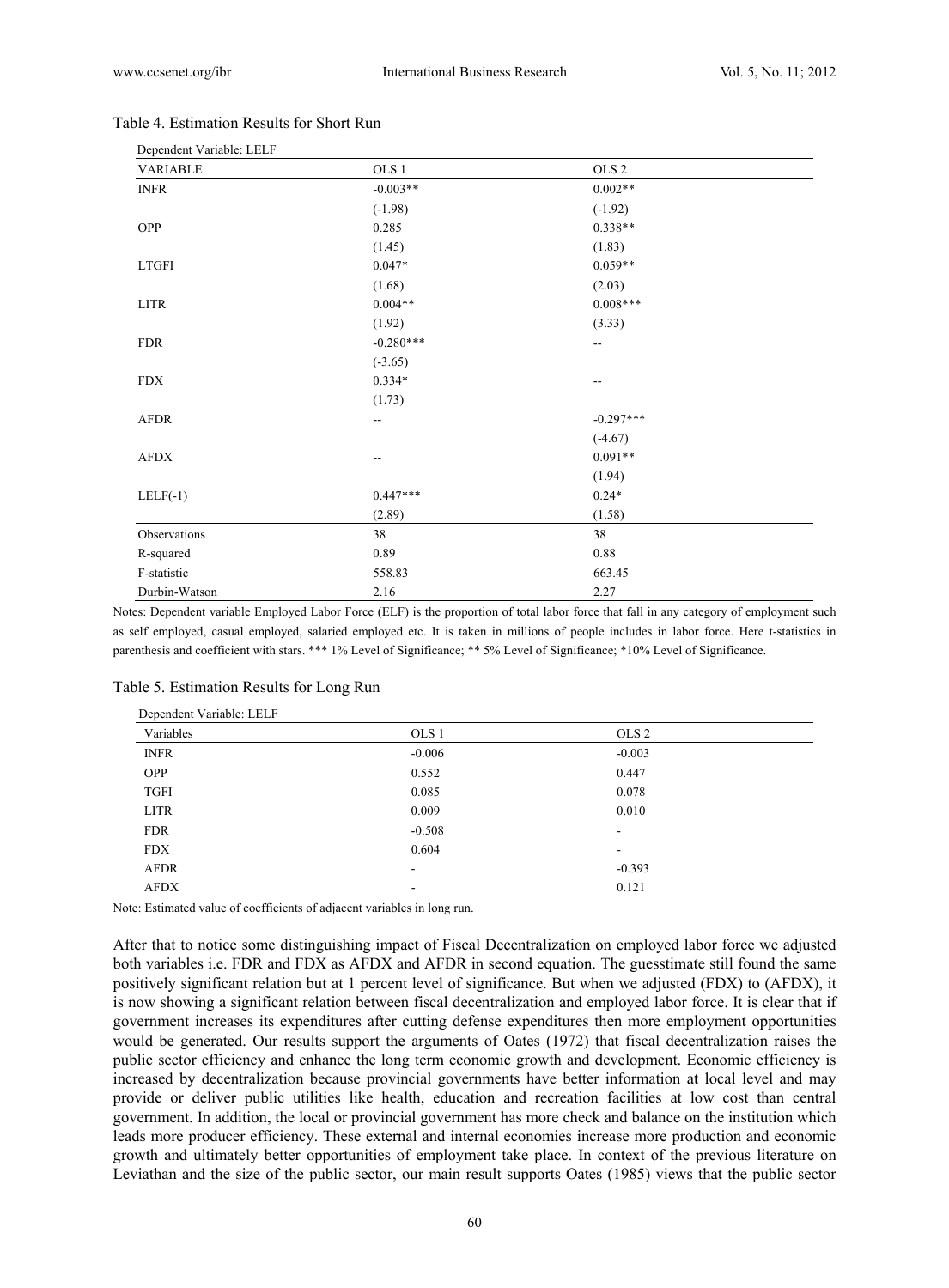employment tends to be larger with more fiscal decentralization. The results of the study further favor the argument (Brennan & Buchanan, 1980) that fiscal decentralization promotes the competitive atmosphere among various levels of governments. In resulting, the local or provincial governments produce public goods more efficiently. Not only the public goods are over supplied but revenue maximization by the monopoly governments is prevented due to such healthy competition. The results of fiscal decentralization are in line with the study of Malik et al. (2006). Our results also support Lin and Liu (2000), Akai and Sakata (2002), Thiessen (2003), Ebel and Yilmaz (2004), Limi (2005), and Gemmell et al. (2009) findings that fiscal decentralization positively influencing economic growth and employment.

In this study to explore the robustness we included some control variables that are inflation rate and trade openness. The study found inflation significantly negative to the employed labor force. The Philips curve shows the trade-off between inflation and unemployment. Policies that fight inflation have a cost in terms of higher unemployment. The Philips curve appeared to be a good description of the economy's behavior in the 1950s and 1960s. To many economists, it was discredited by "Stagflation" of the late 1970s and early 1980s. To hold unemployment below the natural rate will lead to accelerating inflation, because policies that reduce unemployment (i.e, policies that increase aggregate expenditure) will raise prices, wages and throw markets out of equilibrium. As firms recognize their wage costs have raised, they will be forced to raise prices further. As workers realize the purchasing power of their higher wages has been reduced by higher prices, they will demand still greater wage increases. Inflationary expectations will take hold, and wages and prices push each other higher and higher. Only high unemployment for an extended period of time is capable of bringing the inflation rate back to an acceptable level. This study is a counterpart to Faridi (2012) and results match up with Ahmad and Mortaza (2005), Burdekin et al. (2000), Frenkel and Mehrez (1998), Naqvi and Khan (1989) and De Gregorio (1996)'s findings that inflation limits growth mainly by reducing the efficiency of investment. The coefficient of trade openness is positive and has significant relationship between trade openness and employment. Except these variables, we have used total fixed investment and literacy rate as additional growth variables. The results of these variables are highly significant and have positive effect on growth just supporting the theory.

## *5.1 Diagnostic Test*

To examine the normality of residuals, Jarque Bera test is applied on our both models. The results of normality test are shown in figure 1. and figure 2. The values of Jarque Bera for both the regression models are 4.021 and 1.007 having probability value 0.133 and 0.604. Considering probability values we may not reject null hypothesis i.e residuals are normally distributed. It suggests that the residuals are normally distributed.



The white test is unambiguously proposed to test for type of heteroskedasticity; the connection of  $u^2$  with all independent variables (Xi), the squares of the independent variables  $X_i^2$ , and all the cross products  $(X_i, X_j)$  or  $i \neq j$ ݆). To examine the heteroskedasticity, the study estimates the Heteroskedasticity test. The values of F-statistics 0.416771 and probability 0.952558 shows that there is not a problem of heteroskedasticity. Breusch-Godfrey serial correlation LM test is used to check the problem of autocorrelation. The value of F-statistics 2.181859 and Probability 0.132324 shows that there is not a problem of auto correlation.

For model 2 the study also estimates both Breusch-Godfrey serial correlation LM test and White Heteroskedasticity Test again and the values of F-statistics 1.604361 and probability 0.215722 and still does not find problem of auto correlation. Same as for model 2 the study estimates white Heteroskedasticity test and the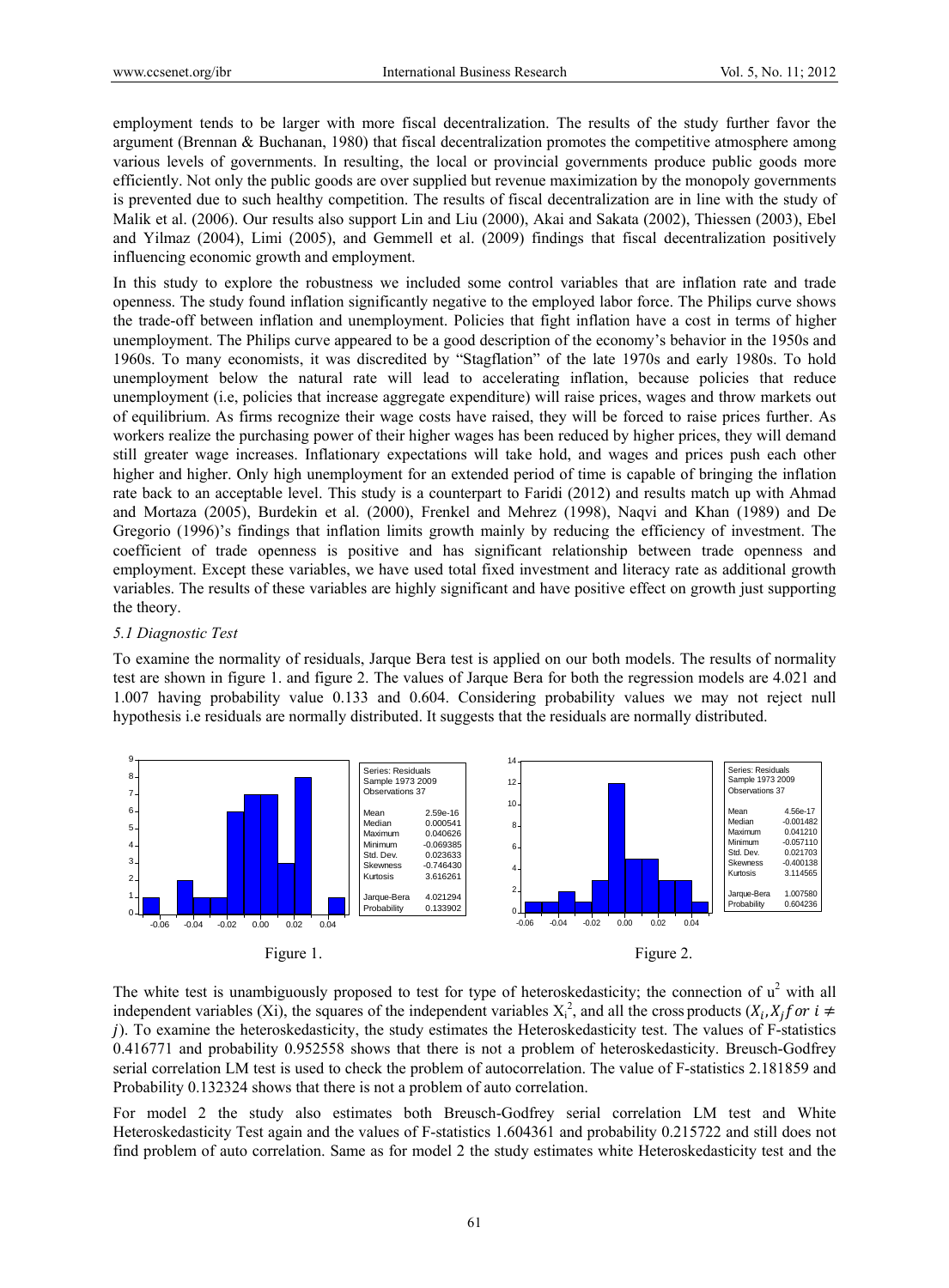values of F-statistics 0.496540 and probability 0.910454 which also shows that there is not a problem of hereroskedasticit.

Table 6. Model 1

| Breusch-Godfrey Serial Correlation LM Test: |          |             |          |  |  |  |
|---------------------------------------------|----------|-------------|----------|--|--|--|
| F-statistic                                 | 2.181859 | Probability | 0.132324 |  |  |  |
| White Heteroskedasticity Test:              |          |             |          |  |  |  |
| F-statistic                                 | 0.416771 | Probability | 0.952558 |  |  |  |

Table 7. Model 2

| Breusch-Godfrey Serial Correlation LM Test: |          |             |          |  |  |  |
|---------------------------------------------|----------|-------------|----------|--|--|--|
| F-statistic                                 | - 604361 | Probability | 0.215722 |  |  |  |
| White Heteroskedasticity Test:              |          |             |          |  |  |  |
| F-statistic                                 | 0.496540 | Probability | 0.910454 |  |  |  |

#### **6. Conclusion**

Different studies measured fiscal decentralization in different ways. This study seeks to add to the literature on decentralization and employment by studying these relationships at its provinces. The study predominantly thrashes out the issue of fiscal decentralization in Pakistan. The results of all variables in this study substantiate the theoretical anticipation. These results also link up fiscal Decentralization with employed labor force. Results of the study support the arguments of Oates (1972) that fiscal decentralization raises the public sector efficiency and enhance the long term economic growth and development.

Economic efficiency is increased by decentralization because provincial governments have better information at local level and may provide or deliver public utilities like health, education and recreation facilities at low cost than central government. In addition, the local or provincial government has more check and balance on the institution which leads more producer efficiency. These external and internal economies increase more production and economic growth and ultimately better opportunities of employment take place.

The study shows that levels of and trends for decentralization differ across indicators. This suggests that decentralization can be implemented in different categories of government activity. Most countries tend to decentralize the execution of expenditures to lower level governments, while tax policies are centralized at the central government level. Except for countries that underwent systemic reforms, the levels of decentralization are relatively stable over the time period. The relative stability of the level of decentralization has an important application for statistical purposes particularly for the timeliness of data. It provides a basis to develop estimates of data for federal and provincial governments, where data are often available with long delays.

The findings are shown in terms of degree of economic growth and employment, geographic area and size of countries, the key factors identified in the literature as determining the extent of fiscal decentralization.

The study on the basis of results and findings insinuates that the provinces should be fiscally decentralized so that they could get independent and employment opportunities could be accelerated at grassroots level. It is also recommended that policy be geared toward improving variables such as trade openness and controlled Inflation, since these effects on employment generation are more clearly defined and straightforward. Inflation provides incentive to the production side of the economy as well as it is harmful. It should be single digit, and then it may have productive implications. In Pakistan, inflation is double digit. That's why it is negatively associated with employment. On the basis of results, it is suggested to keep inflation as single digit, in Pakistan. As for as openness is concerned, world has now become a global village. Easy trade may provide more employment opportunities within or outside the boundaries of the country. The results suggests that trade openness is suitable for economy of Pakistan and for employment generation.

From this study, the effects of decentralization appear to differ depending on Revenue and Expenditure share towards provinces, so that employment opportunities should be generated.

The place to begin in designing a proper fiscal balance between levels of government is with the expenditure side. Until the assignment of expenditure responsibilities is decided, it is not possible to decide on the proper division of local taxing and borrowing powers, and the "right" level of transfers. Policy makers should "run the numbers" associated with any particular expenditure assignment to determine revenue needs. Unfortunately,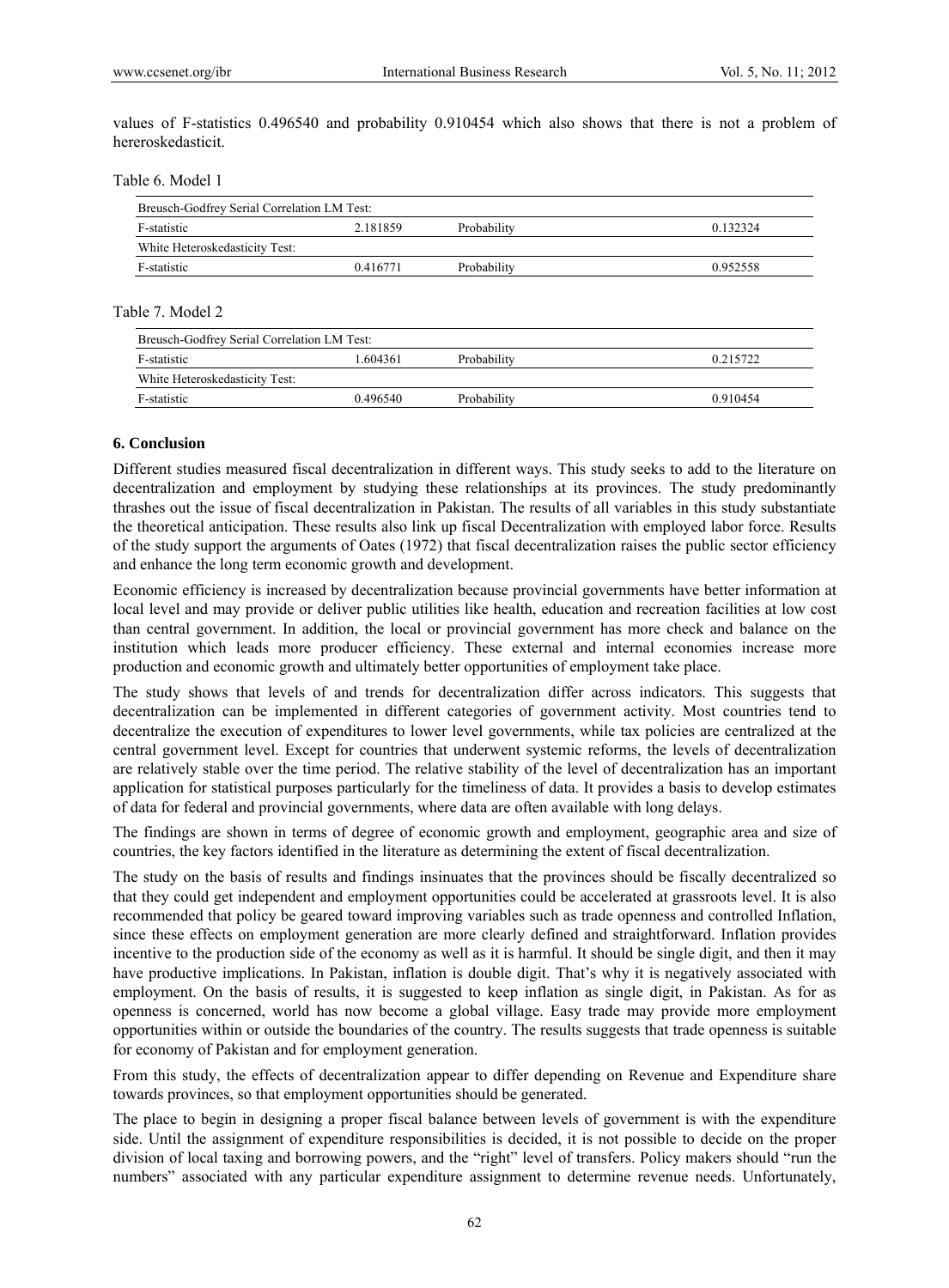most studies of intergovernmental finances begin with the revenue side, often with the redesign of the revenue sharing system, and predictably end up without having solved the mismatch problem (Martinez-Vazquez, 1994).

#### **References**

- Akai, N., & Sakata, M. (2002). Fiscal Decentralization Contributes to Economic Growth: Evidence from State-Level Cross-Section Data for the United States. *Journal of Urban Economics, 52*, 93-108. http://dx.doi.org/10.1016/S0094-1190(02)00018-9
- Bird, R. M., & Wallich, C. I. (1993). Fiscal Decentralization and intergovernmental Relations in Transition Economies: Towards a Systematic Framework of Analysis. *Policy Research Working Paper* WPS 1122, World Bank, Washington, D.C.
- Bird, R., & Smart, M. (2002). Intergovernmental Fiscal Transfers: International Lessons for Developing Countries. *World Development, 30*(6), 899-912. http://dx.doi.org/10.1016/S0305-750X(02)00016-5
- Brennan, G., & Buchannan, J. (1980). *The Power to Tax: Analytical Foundations of a Fiscal Constitution*. Cambridge University Press.
- Burdekin, R. C. K., Denzau, T., Keil, M. W., Sillihyot, T., & Willett, T. (2004). When does Inflation Hurt Economic Growth? Different Nonlinearities for Different Economies. *Journal of Macroeconomics*, *26*(3), 519-532. http://dx.doi.org/10.1016/j.jmacro.2003.03.005
- Carlino, A. G., & Mills, E. S. (1987). The Determinants of County Growth. *Journal of Regional Science, 27*, 39-54. http://dx.doi.org/10.1111/j.1467-9787.1987.tb01143.x
- Davoodi, H., & Zou, H. (1998). Fiscal Decentralization and Economic Growth: A Cross-Country Study*. Journal of Urban Economics, 43*, 244-257. http://dx.doi.org/10.1006/juec.1997.2042
- Ebel, R. D., & Yilmaz, S. (2002). On the Measurement and Impact of Fiscal Decentralization. World Bank Study 2809. *Policy Research Working Paper*.
- Frankel, M., & Mehrez, G. (1998). Inflation and Endogenous Technological Growth. Department of Economics, WHU Koblenz, Otto Beisheim Graduate School of Management, Burgplatz 2, 56179 Vallendar, Germany.
- Habibi, N., Huang, C., Miranda, D., Murillo, V., Ranis, G., & Sarkar, M. (2003). Decentralization and Human Development in Argentina. *Journal of Human Development, 4*(1). http://dx.doi.org/10.1080/1464988032000051496
- Halder, P. (2007). Measures of Fiscal Decentralization. Department of Economics, Andrew Young School of Policy Studies, Summer Internship Program.
- Jin, J., & Zou, H. (2002). How Does Fiscal Decentralization Affect Aggregate, National and Sub-national Government Size?. *Journal of Urban Economics*, *2*(52), 270-293. http://dx.doi.org/10.1016/S0094-1190(02)00004-9
- Jorge, M. V., & Yao, M. H. (2009). Fiscal Decentralization and Public Sector Employment: A Cross-Country Analysis. *Public Finance Review, 37*, 539-571. http://dx.doi.org/10.1177/1091142109343176
- Limi, A. (2005). Decentralization and Economic Growth Revisited: an Empirical Note. *Journal of Urban Economics, 57*, 449-461. http://dx.doi.org/10.1016/j.jue.2004.12.007
- Lin, J. Y., & Liu, Z. (2000). Fiscal Decentralization and Economic Growth in China. *Economic Development and Cultural Change*, *49*, 1-21. http://dx.doi.org/10.1086/452488
- Malik, S., Hassan, M., & Hussain, S. (2006). Fiscal Decentralization and Economic Growth in Pakistan. *The Pakistan Development Review*, *4*(45), 845-854.
- Musgrave, R. (1939). The voluntary exchange theory of public economy. *The Quarterly Journal of Economics*, *53*(2), 213-237. http://dx.doi.org/10.2307/1882886
- Neyapti, B. (2005). Equalization Via Fiscal Decentralization. *Working Papers* 2005/11, Turkish Economic Association.
- Oates, W. (1972). *Fiscal Federalism*. Hamshire, England: Harcourt Brace Jovanovich.
- Oates, W. (1977). *The Political Economy of Fiscal Federalism*. Toronto: Lexington Books.
- Oates, W. (1999). An Essay on Fiscal Federalism. *Journal of Economic Literature*, *XXXVII*(September), 1120-1149. http://dx.doi.org/10.1257/jel.37.3.1120